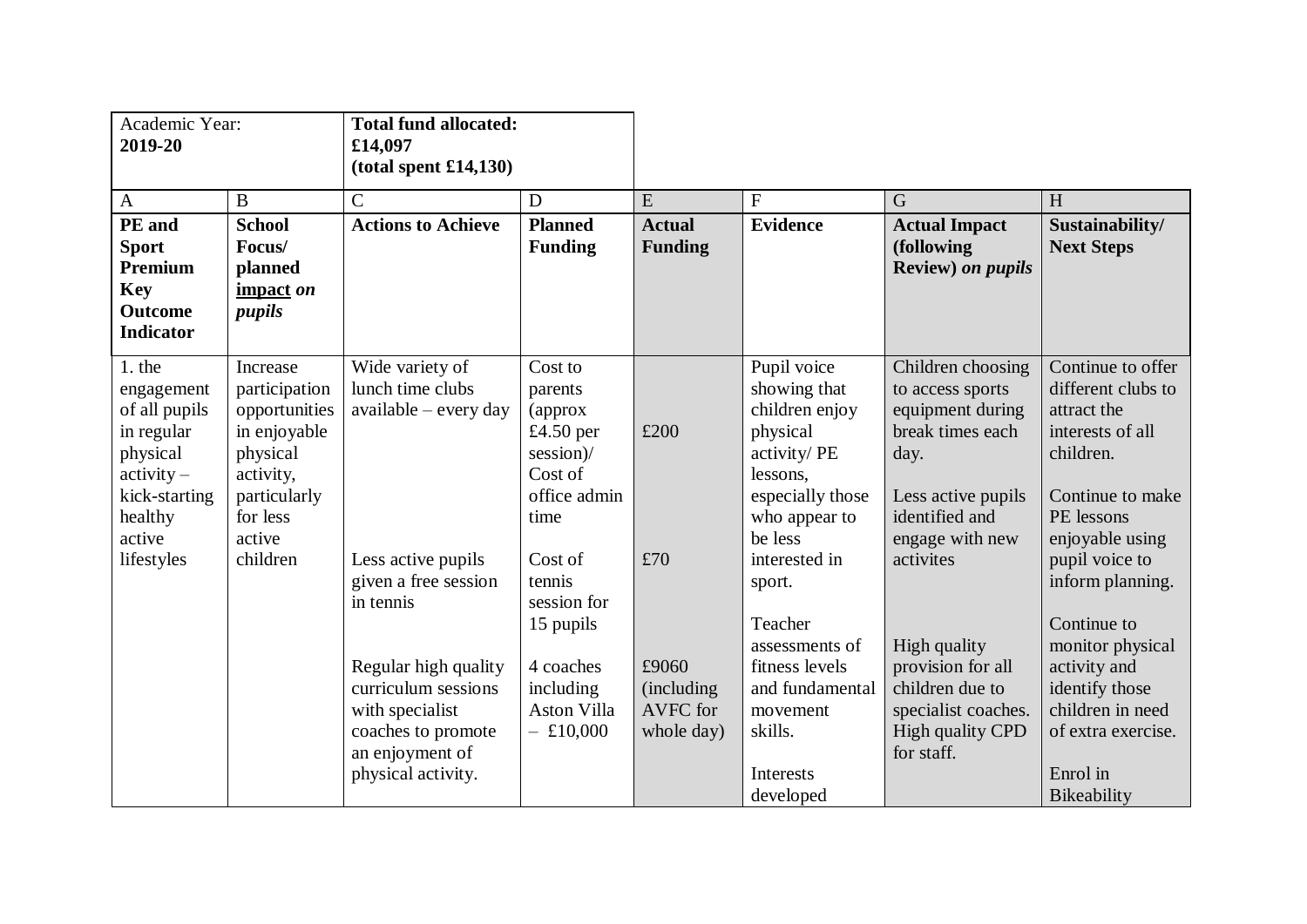|                                                             |                                          | Balance bikeability<br>for $20 \text{ Y}1$ and $20$<br>Reception chn who<br>could benefit from<br>the support to<br>develop their co-<br>ordination and agility<br>and transition from a<br>balance bike to a<br>pedal bike. | MH time out<br>of class for<br>monitoring            | Balance<br>bikes free.<br>N <sub>o</sub><br>additional<br>cost as<br>cover in-<br>house | through range of<br>clubs offered.                        | Cohort of children<br>all able to<br>transition from<br>balance bike to<br>pedal bike.                                                      | program each<br>year.                                                  |
|-------------------------------------------------------------|------------------------------------------|------------------------------------------------------------------------------------------------------------------------------------------------------------------------------------------------------------------------------|------------------------------------------------------|-----------------------------------------------------------------------------------------|-----------------------------------------------------------|---------------------------------------------------------------------------------------------------------------------------------------------|------------------------------------------------------------------------|
|                                                             |                                          | West Brom sports<br>group 1x weekly to<br>support gross motor<br>and social skills<br>through team games.                                                                                                                    | Cost of<br><b>WBA</b> sports<br>coach                | £1200                                                                                   |                                                           | Gross and fine<br>motor skills<br>developed as well<br>as social skills for<br>the specific cohort<br>of ASD children                       |                                                                        |
|                                                             |                                          | Premier Sports to<br>work with each class<br>on a rotation system<br>during Golden Time<br>on Friday afternoons                                                                                                              | Cost of<br>Premier                                   | £900                                                                                    |                                                           | Engagement of all<br>children in weekly<br>physical activities.<br>Opportunities to<br>learn new sports<br>eg archery and<br>speed stacking |                                                                        |
| 2. the profile<br>of PE and<br>sport being<br>raised across | Ensuring<br>children<br>recognise<br>the | Structured hall<br>timetable with<br>regular slots for all<br>classes including                                                                                                                                              | N <sub>o</sub><br>additional<br>cost to<br>school as | N/A                                                                                     | Pupil voice<br>showing<br>understanding<br>of the purpose | Children know<br>how to keep<br>healthy.                                                                                                    | Participate in<br>Sports Relief and<br>National schools<br>sports week |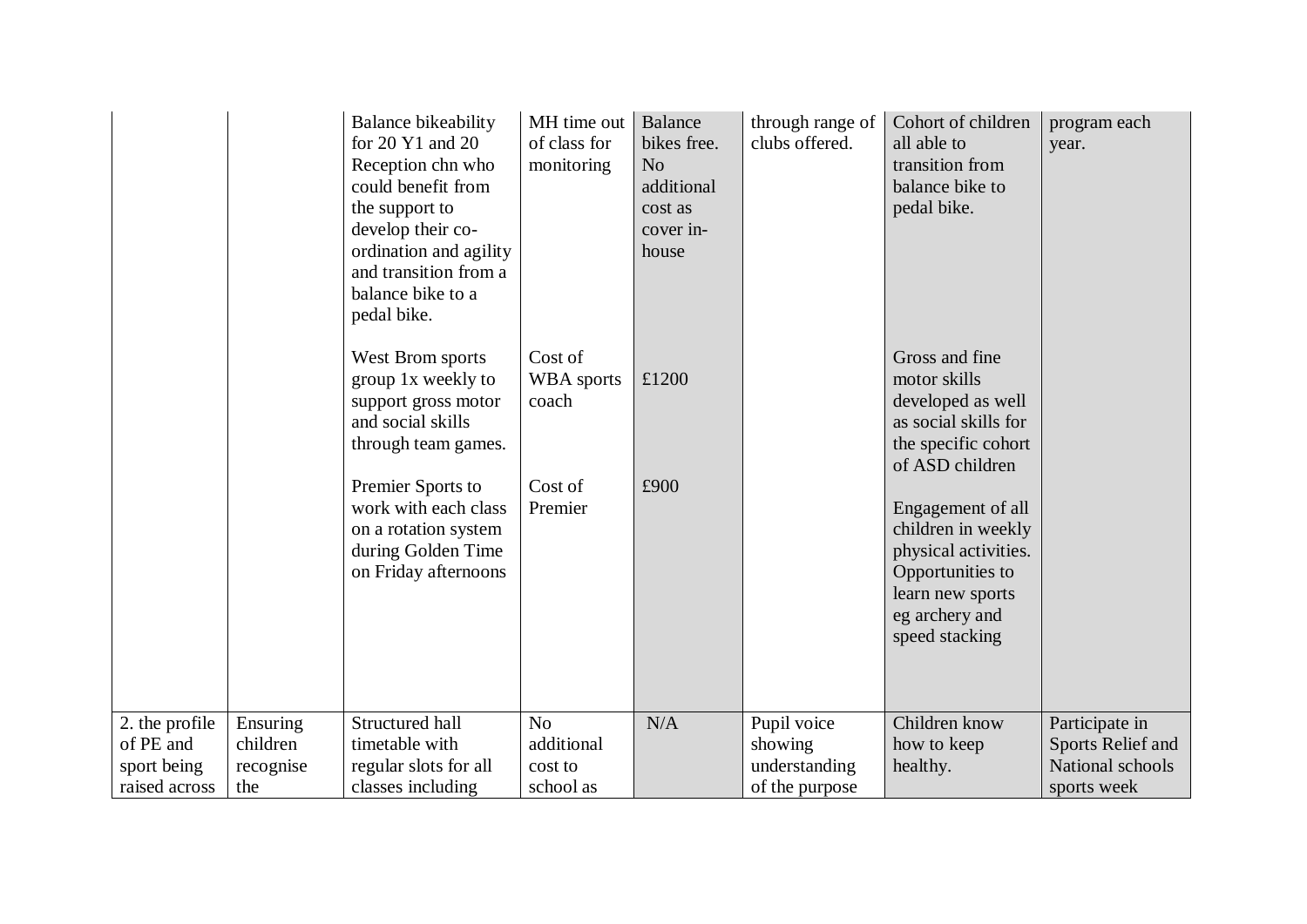| the school as | significance  | back up options in     | part of       |              | and significance  | Sports coaches       | activities each            |
|---------------|---------------|------------------------|---------------|--------------|-------------------|----------------------|----------------------------|
| a tool for    | of a healthy  | the event of barriers  | curriculum    |              | of PE.            | respected as         | year.                      |
| whole school  | lifestyle and | to learning e.g. rain  | provision.    |              |                   | positive role        |                            |
| improvement   | have a        | to ensure that PE      |               |              | Work through      | models.              | Invite positive            |
|               | positive      | lessons are as regular |               |              | cross curricular  | Engagement of all    | sports role                |
|               | attitude      | and consistent as      |               |              | links e.g.        | children in weekly   | models into                |
|               | towards       | possible and the       |               |              | science.          | physical activities. | school to deliver          |
|               | physical      | importance of PE is    |               |              |                   |                      | workshops/                 |
|               | activity      | conveyed to pupils.    |               |              |                   |                      | assemblies and<br>promote/ |
|               |               | Special sports events  | Cost of       | £780         | Activities from   | Opportunities to     | encourage sports           |
|               |               | e.g. Sports Relief     | special       | (Section 4)  | Sports Week       | learn new sports     | events outside of          |
|               |               | and Sports Week        | activities in |              | e.g. poster       | eg rock climbing     | school.                    |
|               |               | with a focus on        | sports week   |              | competition for   |                      |                            |
|               |               | participation and the  | (see below)   |              | why it is good to |                      |                            |
|               |               | benefits of taking     |               |              | take part in      |                      |                            |
|               |               | part in sports.        |               |              | sports.           |                      |                            |
|               |               | Educate children so    | MH time to    |              |                   | Staff have a range   |                            |
|               |               | they have the ability  | organise      | N/A          |                   | of resources to      |                            |
|               |               | to make healthy        | resources     |              |                   | support teaching     |                            |
|               |               | lifestyle choices -    | for staff     |              |                   | and learning.        |                            |
|               |               | share Sugar Smart      |               |              |                   |                      |                            |
|               |               | information with       |               |              |                   |                      |                            |
|               |               | classes.               |               |              |                   |                      |                            |
|               |               |                        |               |              |                   | Engagement of all    |                            |
|               |               | <b>AVFC</b> 'Healthy   | Cost of AV    | £4760        |                   | children in weekly   |                            |
|               |               | Stars' intervention    | sports coach  | (included in |                   | physical activities. |                            |
|               |               | group.                 |               | cost of      |                   | Activities have      |                            |
|               |               |                        |               | sports       |                   | clear links with     |                            |
|               |               |                        |               | coaches in   |                   | learning of core     |                            |
|               |               |                        |               | section 1)   |                   | skills in            |                            |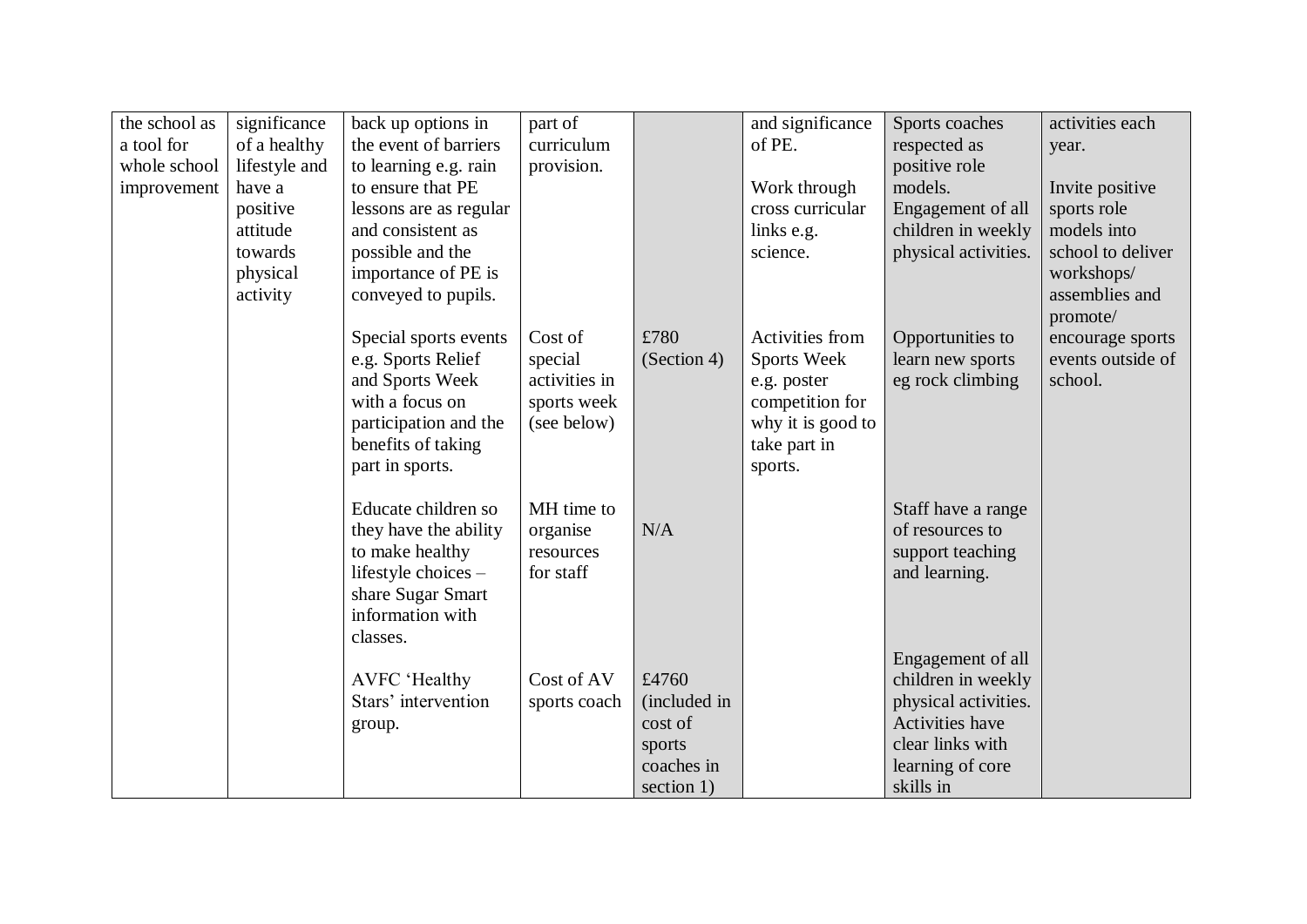|                                                                                                       |                                                                                                      | New sports resources<br>and equipment                                                                                                                                      | Approx<br>£1200                                                                                               | £800                                        |                                                                                                                   | Reading, Writing<br>and Maths.                                                                                                                                |                                                                                                                                 |
|-------------------------------------------------------------------------------------------------------|------------------------------------------------------------------------------------------------------|----------------------------------------------------------------------------------------------------------------------------------------------------------------------------|---------------------------------------------------------------------------------------------------------------|---------------------------------------------|-------------------------------------------------------------------------------------------------------------------|---------------------------------------------------------------------------------------------------------------------------------------------------------------|---------------------------------------------------------------------------------------------------------------------------------|
| 3. increased<br>confidence,<br>knowledge<br>and skills of<br>all staff in<br>teaching PE<br>and sport | Ensure all<br>teachers are<br>confident<br>teaching<br>P.E. and<br>lessons are<br>good or<br>better. | 4 specialist sports<br>coaches to work with<br>all classes<br>throughout the year<br>to ensure high<br>quality PE is being<br>taught.<br>'Deep dive' into PE               | Specialist<br>coaches<br>£10,000<br>Cost of MH                                                                | £9060 (as in<br>section 1)<br>£720          | Lesson<br>observations.<br>Staff<br>evaluations for<br>feedback of<br>their experience<br>with sports<br>coaches. | Staff have a range<br>of resources to<br>support teaching<br>and learning.<br>High quality<br>provision for all                                               | Use staff<br>feedback to help<br>in arranging<br>sports coach<br>provision for the<br>future.<br>Regularly review<br>and update |
|                                                                                                       |                                                                                                      | to observe and<br>monitor the quality<br>of teaching and<br>learning.                                                                                                      | cover for 4<br>days<br>N <sub>o</sub>                                                                         |                                             | Pupil voice to<br>find out pupils<br>understanding<br>of what they                                                | children due to<br>specialist coaches.<br>High quality CPD                                                                                                    | progression maps<br>and use to<br>support planning<br>and assessments.                                                          |
|                                                                                                       |                                                                                                      | Team teaching with<br>other staff members.<br>Develop a subject<br>progression map to<br>support teaching and<br>assessments.<br>Staff CPD - Utilise<br>training from AVFC | additional<br>cost to<br>school as<br>part of<br>curriculum<br>provision.<br><b>MH PPA</b><br>time<br>Cost of | N/A<br>N <sub>o</sub>                       | have learnt.<br>Teachers<br>confidently use<br>PE progression<br>map to support<br>planning.                      | for staff.<br>Progression maps<br>specific to our<br>curriculum have<br>been produced.<br>Used by all staff<br>when planning<br>and assessing PE<br>provision |                                                                                                                                 |
|                                                                                                       |                                                                                                      |                                                                                                                                                                            | cover for<br>staff<br>members                                                                                 | additional<br>cost as<br>cover in-<br>house |                                                                                                                   |                                                                                                                                                               |                                                                                                                                 |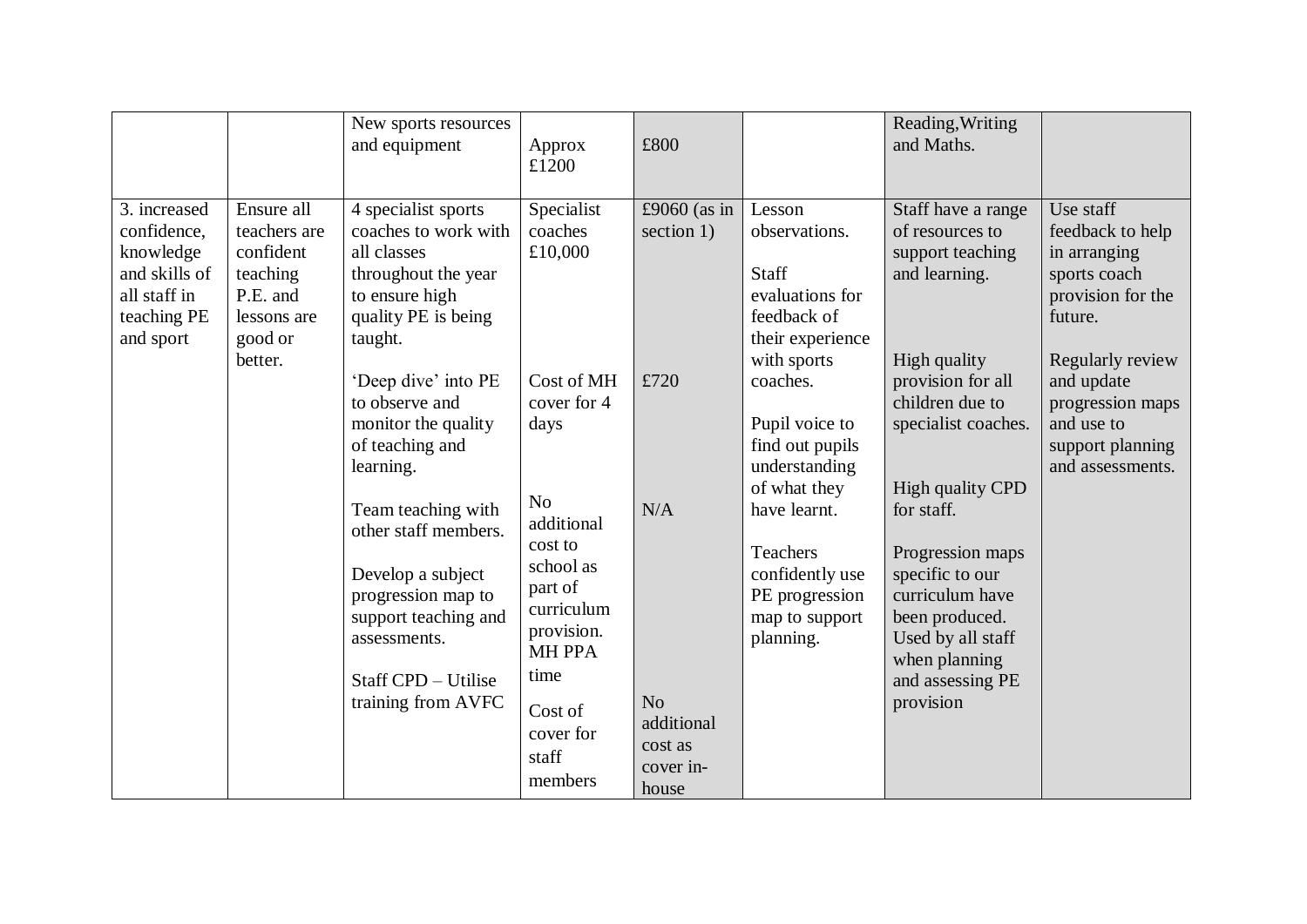|                                                                                                   |                                                                                 |                                                                                                                                                                                                                                                                                                                                                                                      | attending<br>the courses. |                      |                                                                                                                                                                                                                                           |                                                                                                                    |                                                                                                                                                         |
|---------------------------------------------------------------------------------------------------|---------------------------------------------------------------------------------|--------------------------------------------------------------------------------------------------------------------------------------------------------------------------------------------------------------------------------------------------------------------------------------------------------------------------------------------------------------------------------------|---------------------------|----------------------|-------------------------------------------------------------------------------------------------------------------------------------------------------------------------------------------------------------------------------------------|--------------------------------------------------------------------------------------------------------------------|---------------------------------------------------------------------------------------------------------------------------------------------------------|
| 4. broader<br>experience<br>of a range of<br>sports and<br>activities<br>offered to all<br>pupils | Offer<br>children a<br>wide variety<br>of sports and<br>physical<br>activities. | Variety of lunch time<br>clubs provided<br>(different kinds of<br>dancing each term on<br>Mondays - salsa,<br>street dance,<br>cheerleading,<br>contemporary and<br>different activities on<br>Fridays – archery,<br>speed stacking,<br>multiskills etc. as<br>well as football for<br>boys and girls of<br>specific age groups<br>and high quality<br>tennis and rugby<br>coaching. | Office<br>admin time      | £200 $(as$<br>above) | Pupil voice<br>showing that<br>children believe<br>they are offered<br>lots of different<br>activities.<br>Sports clubs<br>registers.<br>Twitter /<br>website<br>enrichment page<br>to evidence<br>opportunities<br>offered at<br>school. | Attendance levels<br>at lunchtime clubs<br>has been high.<br><b>Twitter shows</b><br>broad range of<br>activities. | Continue to offer<br>a wide range of<br>clubs, changing<br>regularly.<br>Organise a<br>different special<br>activity for next<br>year's sports<br>week. |
|                                                                                                   |                                                                                 | Special activities -<br>Rock climbing<br>sessions during<br>sports relief week<br>and again in the<br>summer.                                                                                                                                                                                                                                                                        | £780                      | £780                 |                                                                                                                                                                                                                                           |                                                                                                                    |                                                                                                                                                         |